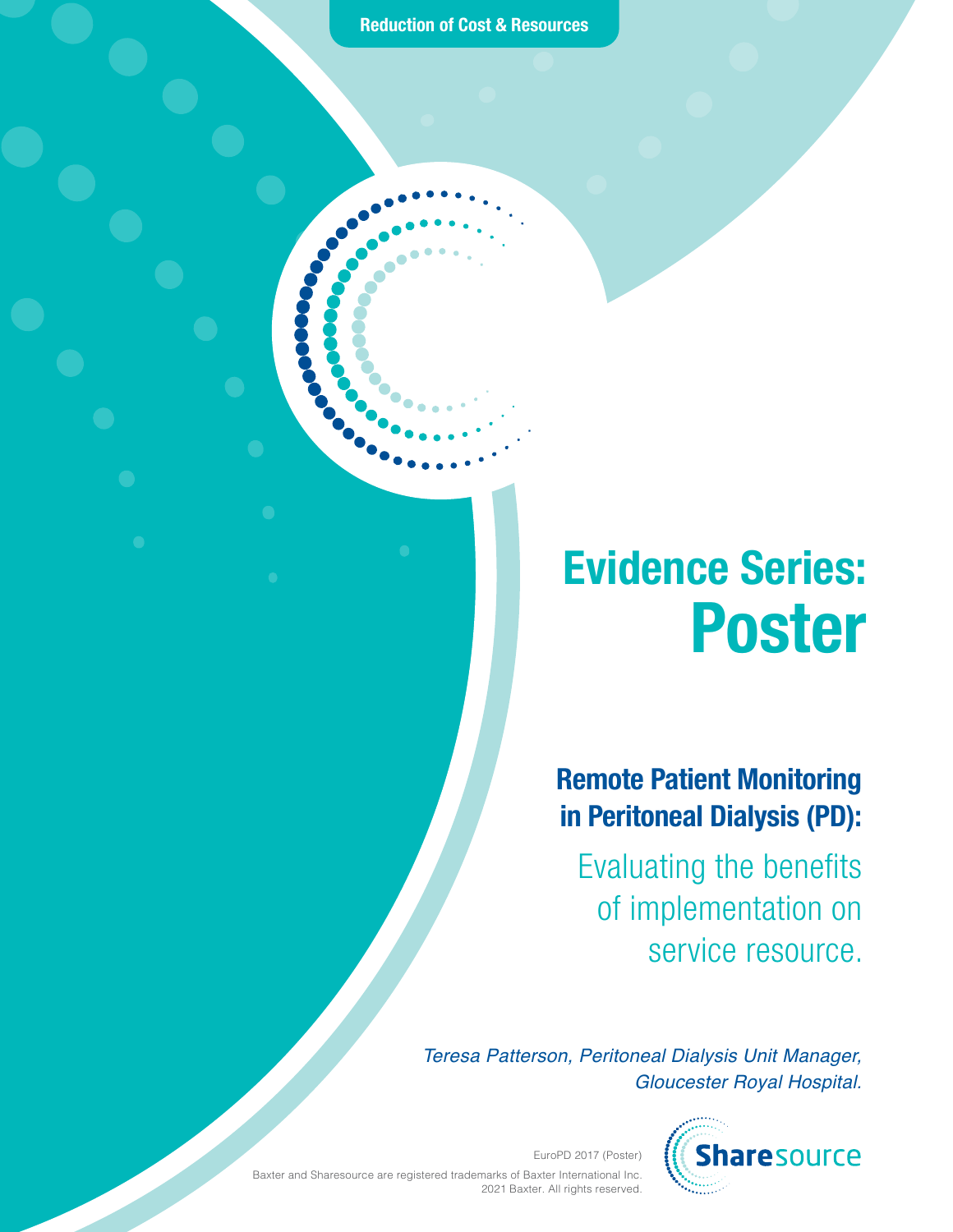Evaluating the benefits of implementation on service resource.



### BACKGROUND

Remote monitoring in chronic disease management may significantly improve an individual's quality of life, allowing patients to maintain independence and avoid complications.

- Following a hospital wide strategy to promote more people managing their own care at home as monitoring technology evolves and facing the challenge of managing a service with significant resource change, the PD team at Gloucester identified the use of remote monitoring as a potential method of improving areas within the service.
- Remote monitoring technology has the potential to:

- reduce clinic appointments

- monitor patients more efficiently
- allow timely changes to patient care
- reduce travel burden on patients attending clinic
- increase access to care
- decrease healthcare delivery costs



# **OBJECTIVES**

Introduce remote monitoring to Automated Peritoneal Dialysis (APD) and review the impact on planned activity, unplanned activity and patient experience.



# ENDPOINTS

Resource Utilisation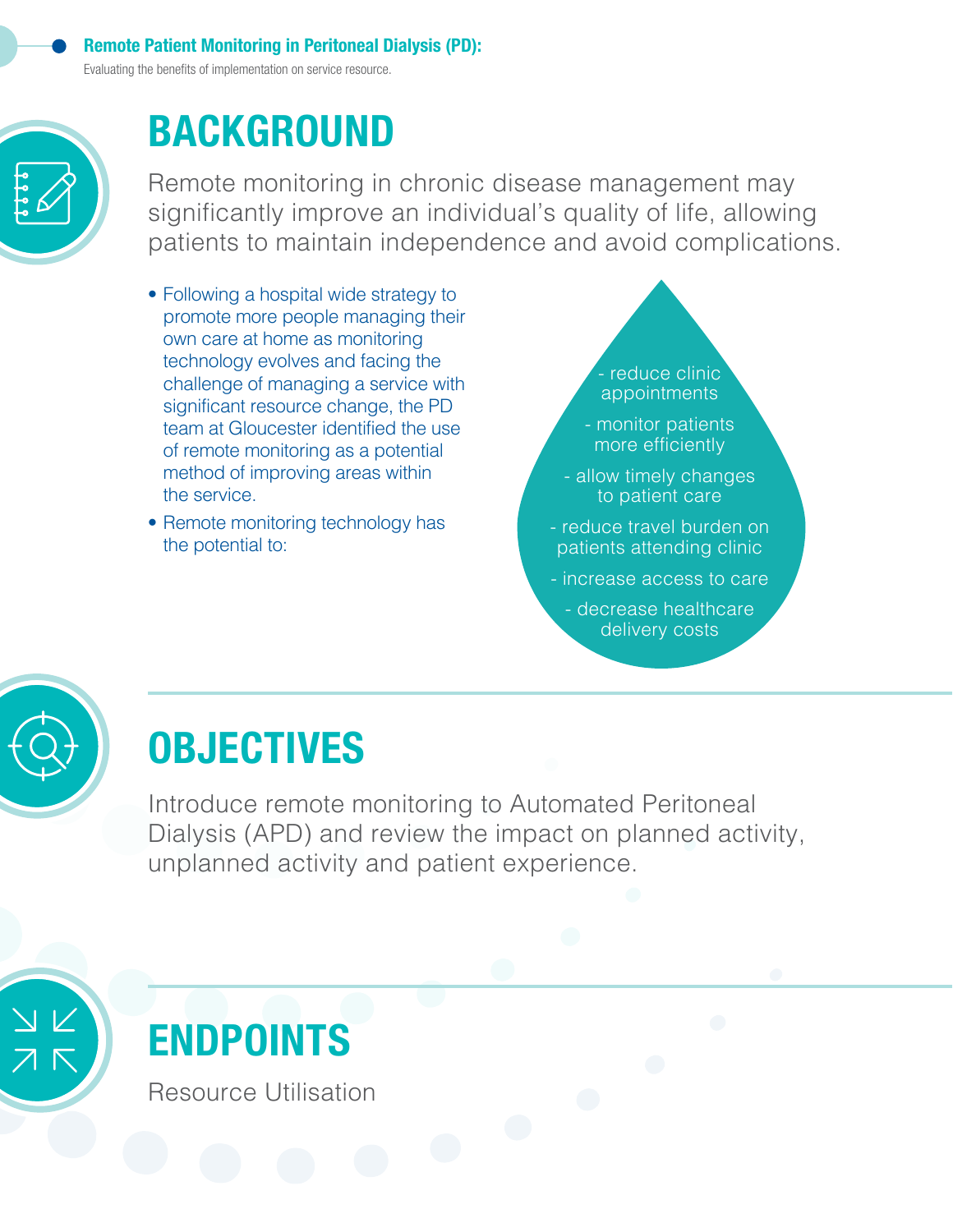#### **METHODS**

#### **YR1 YR2 YR3 CREASE** IN UNPLANNED ACTIVITY WITH THE PD PATIENT POPULATIO

- Before introducing remote monitoring, an audit of unplanned patient contact was undertaken, including:
	- incoming and outgoing patient phone calls
	- patient ward attendance and out of hours contact
- Year on year the PD team have found an increase in unplanned activity with the PD patient population which was time consuming and impacting on many aspects of the service
- This audit was repeated for 12 months post remote monitoring implementation of Sharesource.
- Further audits investigated proactive versus reactive patient activities, and additional services post device introduction.

## RESULTS

- Remote monitoring was implemented in 85% of the APD population
- Before remote monitoring there were an average of 32 incoming patient phone calls per month, this fell to 14.7 calls per month and a reduction in unplanned ward attendances
- Outgoing Nurse phone calls showed a slight decrease.
- Reactive patient care was previously 60% with no proactive care documented. This increased to 21% proactive patient activity and a 4% reduction in reactive care.
- The team were able to introduce a six-monthly patient training reassessment programme to further support patients at home.



#### **PD patient phonecalls**